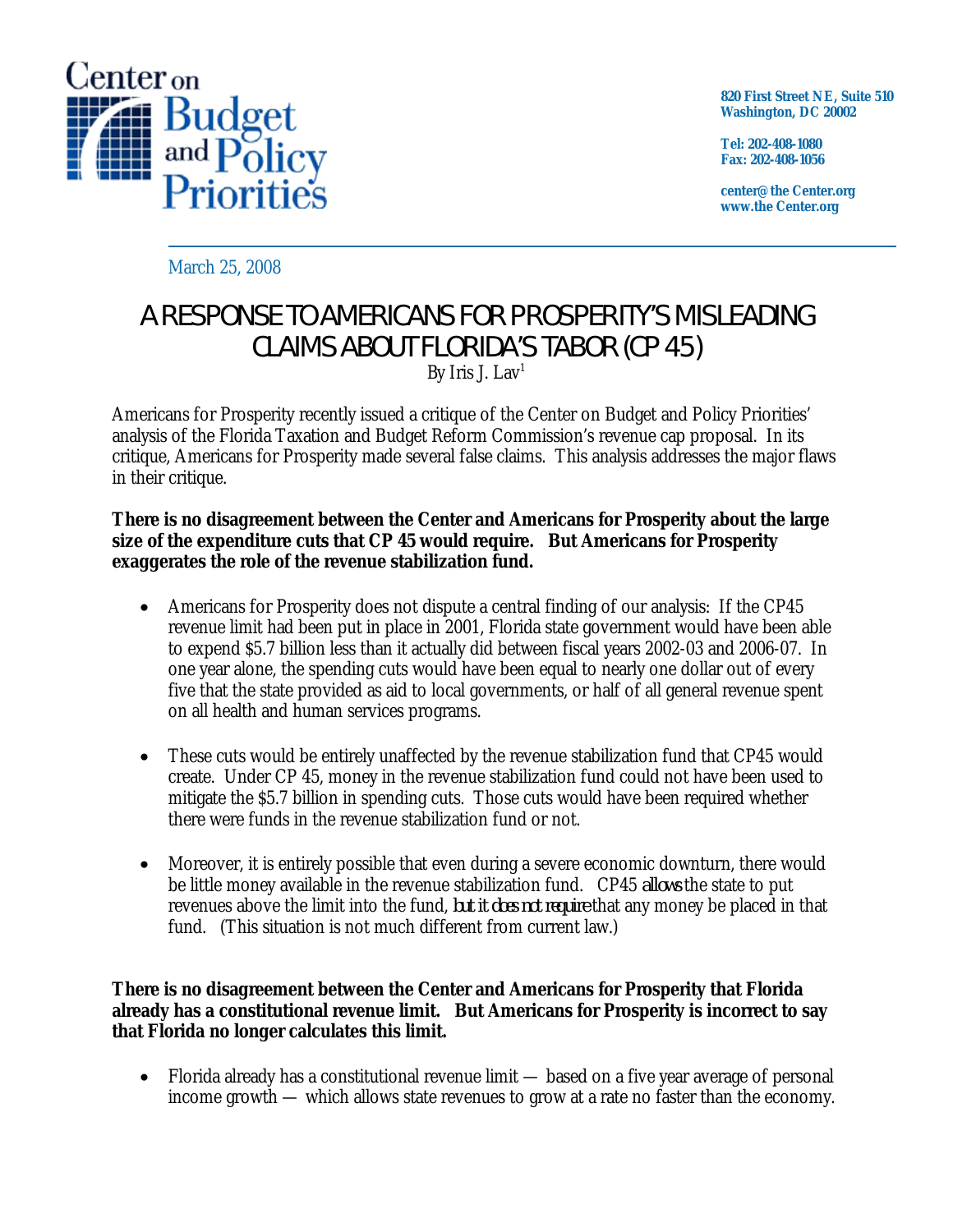In many recent years, the legislature and governor have chosen to cut taxes in order to stay well below the existing limit.

• Contrary to Americans for Prosperity, Florida each year recalculates this limit to ensure that revenues stay below it (see for example http://edr.state.fl.us/reports/revenue%20limitation/Rev%20cap%20forecast%201107%20 with%202006-07%20actuals.pdf)

## **There is no disagreement between the Center and Americans for Prosperity that the CP 45 closely resembles, but is not identical to, Colorado's TABOR limit. But Americans for Prosperity exaggerates the differences.**

- Like Colorado's TABOR, CP 45 uses a formula that reflects the Consumer Price Index. Since a typical urban consumer spends a majority of his or her income on housing, transportation, and food and beverages, those items are the primary drivers of the CPI-U. By contrast, the state of Florida spends its revenue primarily on education, health care, corrections, and roads. In short, the market baskets of spending are entirely different.
- A difference between the two formulas is that CP45 lacks the so-called "ratchet" feature that was part of Colorado's TABOR from 1992 to 2005, but the importance of this difference is exaggerated by Americans for Prosperity. With or without the ratchet, public services under CP 45 would still deteriorate. This is evident from the fact that public services in Colorado declined significantly before the 2001 recession began, and thus before the ratchet could have had any effect. For example, between 1992 (when TABOR took effect) and 2001, Colorado fell from 35th to 49th in the nation in K-12 education spending as a percentage of personal income and from 23rd to 45th in access to prenatal care, a sign of funding shortages in local health clinics. (The role of the "ratchet" in Colorado's TABOR is explored fully in a Center analysis available at http://www.the Center.org/3-21-06sfp.htm.)
- Another difference between the two formulas is that under TABOR, a simple majority of voters was required to suspend TABOR, while CP 45 could be suspended only by a 75 percent supermajority of each house of the legislature. Anyone who has attempted to cobble together simple majorities in any legislature for any bill knows that getting a 75 percent supermajority can be extremely difficult, although winning a statewide ballot measure is not easy either.

## **There is a large body of evidence that TABOR was harmful to Colorado while it was in effect.**

• In order to remain a readable length, the Center's analysis provided only a partial glimpse of the deep and troubling problems TABOR created in Colorado. In a series of analyses, plus a video, all of which are available on the Center's website (www.cbpp.org), the Center has explored the Colorado experience under TABOR in much greater depth. (One of those analyses is at http://www.cbpp.org/10-19-05sfp.htm.) The longer analyses confirm that public services deteriorated under TABOR.